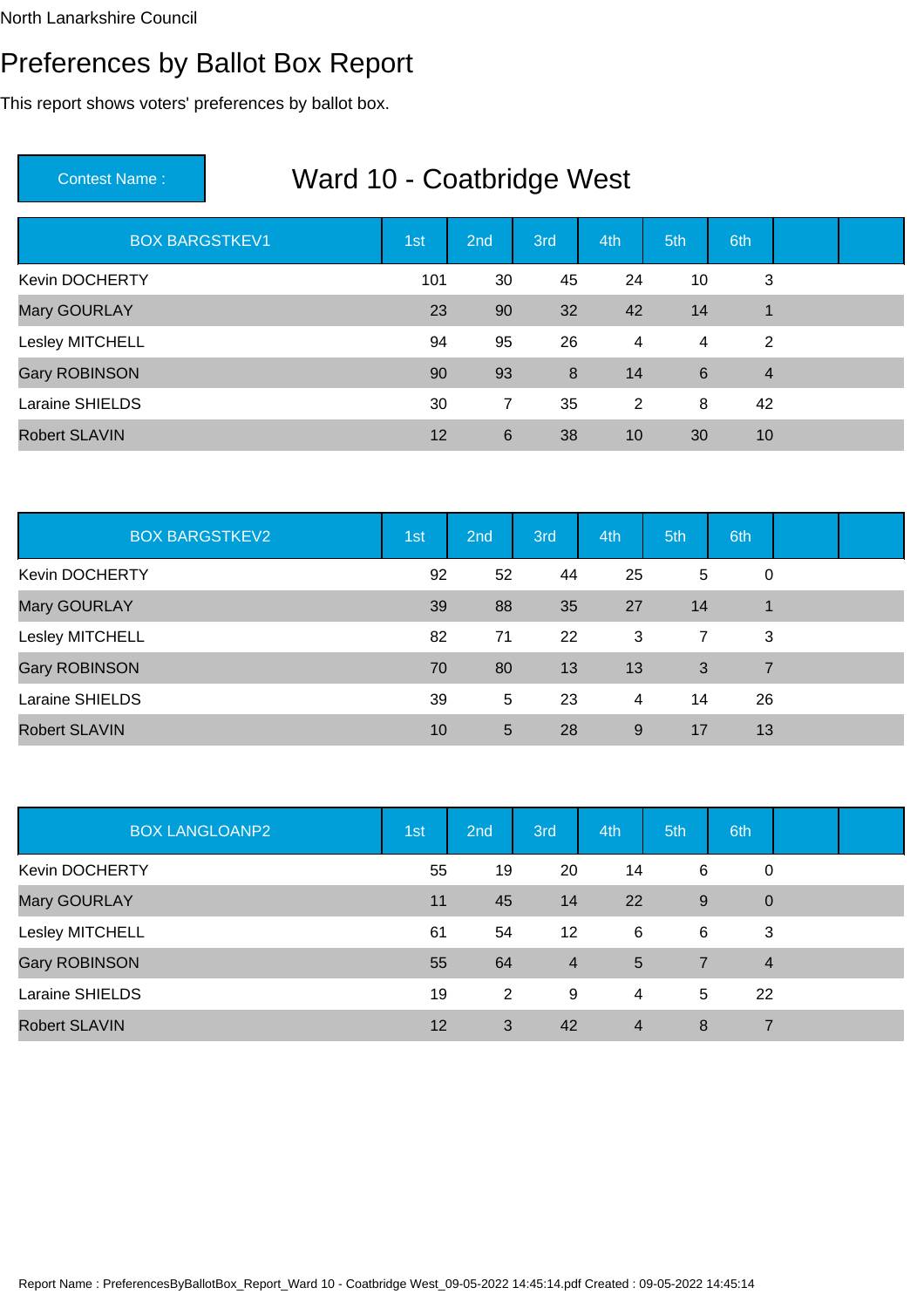### Preferences by Ballot Box Report

This report shows voters' preferences by ballot box.

| <b>BOX OLDMONKCC1</b> | 1st | 2nd | 3rd | 4th            | 5th             | 6th         |  |
|-----------------------|-----|-----|-----|----------------|-----------------|-------------|--|
| <b>Kevin DOCHERTY</b> | 66  | 42  | 27  | 13             | 11              | $\mathbf 0$ |  |
| Mary GOURLAY          | 37  | 52  | 22  | 22             | 3               | 3           |  |
| Lesley MITCHELL       | 116 | 33  | 15  | 6              | 3               | 1           |  |
| <b>Gary ROBINSON</b>  | 19  | 109 | 19  | 8              | $5\overline{)}$ | 3           |  |
| Laraine SHIELDS       | 12  | 5   | 9   | 3              | 6               | 17          |  |
| <b>Robert SLAVIN</b>  | 28  | 10  | 46  | $\overline{7}$ | 6               | 5           |  |

| <b>BOX OLDMONKCC2</b> | 1st | 2nd | 3rd | 4th | 5th            | 6th         |  |
|-----------------------|-----|-----|-----|-----|----------------|-------------|--|
| Kevin DOCHERTY        | 65  | 30  | 36  | 20  | 10             | 0           |  |
| Mary GOURLAY          | 26  | 49  | 19  | 32  | 13             | $\mathbf 0$ |  |
| Lesley MITCHELL       | 121 | 29  | 34  | 5   | $\overline{4}$ | 3           |  |
| Gary ROBINSON         | 27  | 128 | 20  | 15  | $\overline{4}$ | 1           |  |
| Laraine SHIELDS       | 8   | 5   | 11  | 1   | 11             | 44          |  |
| <b>Robert SLAVIN</b>  | 32  | 9   | 52  | 5   | 27             | 14          |  |

| <b>BOX OLDMONKCC3</b> | 1st | 2nd | 3rd | 4th            | 5th | 6th |  |
|-----------------------|-----|-----|-----|----------------|-----|-----|--|
| <b>Kevin DOCHERTY</b> | 68  | 35  | 30  | 25             | 10  |     |  |
| Mary GOURLAY          | 26  | 66  | 19  | 24             | 16  | 2   |  |
| Lesley MITCHELL       | 98  | 25  | 21  | 8              | 5   | 2   |  |
| <b>Gary ROBINSON</b>  | 21  | 92  | 17  | 8              | 8   | 5   |  |
| Laraine SHIELDS       | 10  | 2   | 12  | 5              | 10  | 37  |  |
| <b>Robert SLAVIN</b>  | 18  | 10  | 45  | $\overline{4}$ | 16  | 11  |  |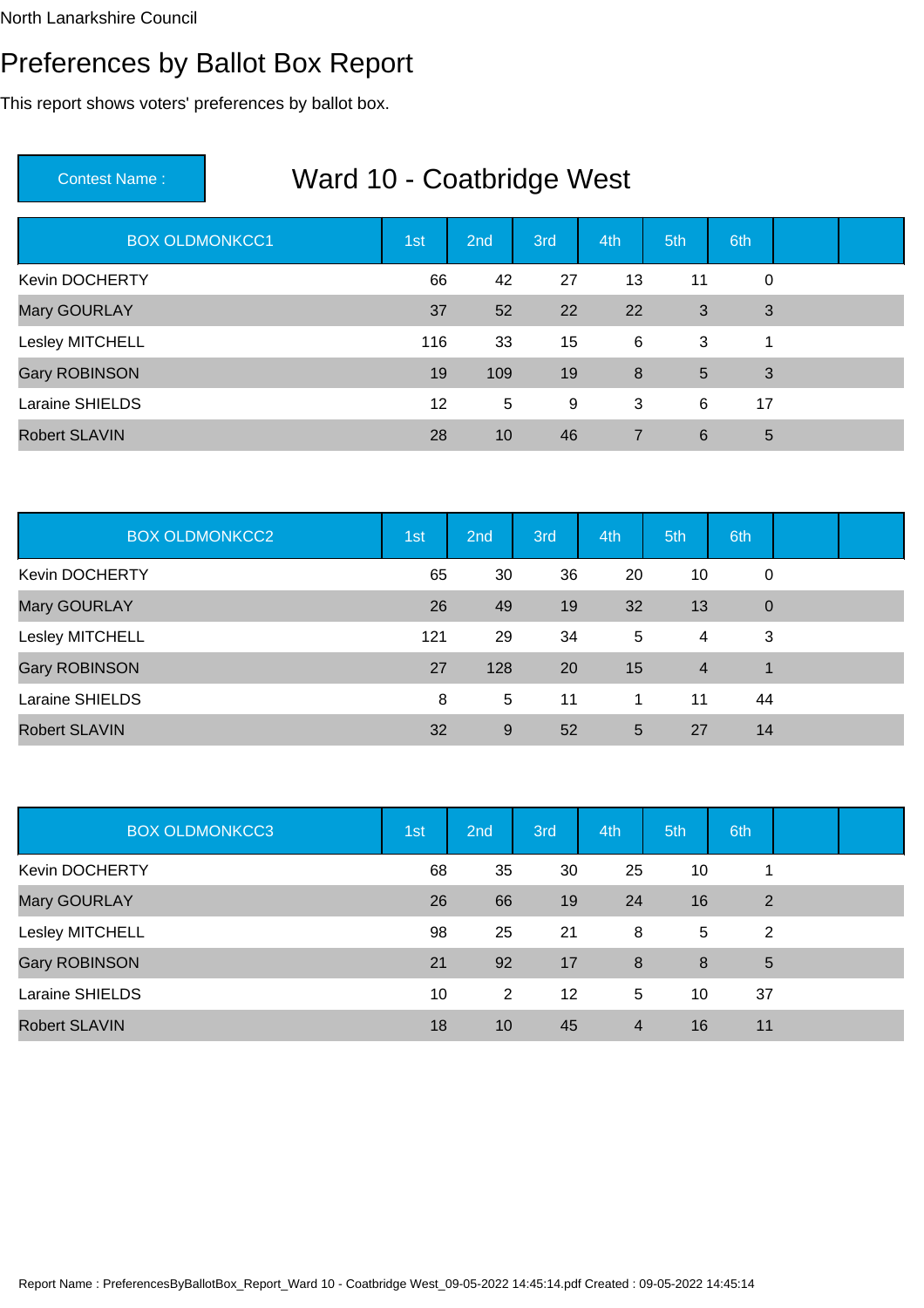### Preferences by Ballot Box Report

This report shows voters' preferences by ballot box.

| <b>BOX OLDMONKPS1</b> | 1st | 2nd         | 3rd | 4th | 5th | 6th            |  |
|-----------------------|-----|-------------|-----|-----|-----|----------------|--|
| <b>Kevin DOCHERTY</b> | 94  | 23          | 28  | 21  | 5   | 4              |  |
| Mary GOURLAY          | 14  | 81          | 26  | 17  | 16  | $\mathbf 0$    |  |
| Lesley MITCHELL       | 87  | 79          | 28  | 12  | 9   | 2              |  |
| <b>Gary ROBINSON</b>  | 66  | 94          | 20  | 11  | 10  | $\overline{7}$ |  |
| Laraine SHIELDS       | 16  | $\mathbf 0$ | 14  | 6   | 9   | 31             |  |
| <b>Robert SLAVIN</b>  | 35  | 14          | 51  | 8   | 11  | 9              |  |

| <b>BOX OLDMONKPS2</b> | 1st | 2nd | 3rd | 4th            | 5th            | 6th |  |
|-----------------------|-----|-----|-----|----------------|----------------|-----|--|
| <b>Kevin DOCHERTY</b> | 75  | 16  | 35  | 5              | 3              | 0   |  |
| Mary GOURLAY          | 8   | 62  | 16  | 23             | 3              | 1   |  |
| Lesley MITCHELL       | 70  | 55  | 20  | 6              | 2              | 0   |  |
| Gary ROBINSON         | 45  | 74  | 12  | $\overline{7}$ | $\overline{4}$ | 2   |  |
| Laraine SHIELDS       | 6   | 2   | 11  | 2              | 7              | 24  |  |
| <b>Robert SLAVIN</b>  | 30  | 7   | 46  | 4              | 19             | 7   |  |

| <b>BOX OLDMONKPS3</b> | 1st | 2nd | 3rd            | 4th | 5th | 6th |  |
|-----------------------|-----|-----|----------------|-----|-----|-----|--|
| <b>Kevin DOCHERTY</b> | 92  | 21  | 33             | 7   | 5   | 5   |  |
| Mary GOURLAY          | 13  | 76  | 14             | 26  | 11  | 3   |  |
| Lesley MITCHELL       | 65  | 68  | 29             | 3   | 5   |     |  |
| <b>Gary ROBINSON</b>  | 53  | 77  | 18             | 16  |     |     |  |
| Laraine SHIELDS       | 9   | 1   | $\overline{7}$ | 6   | 9   | 24  |  |
| <b>Robert SLAVIN</b>  | 34  | 11  | 43             | 1   | 13  | 6   |  |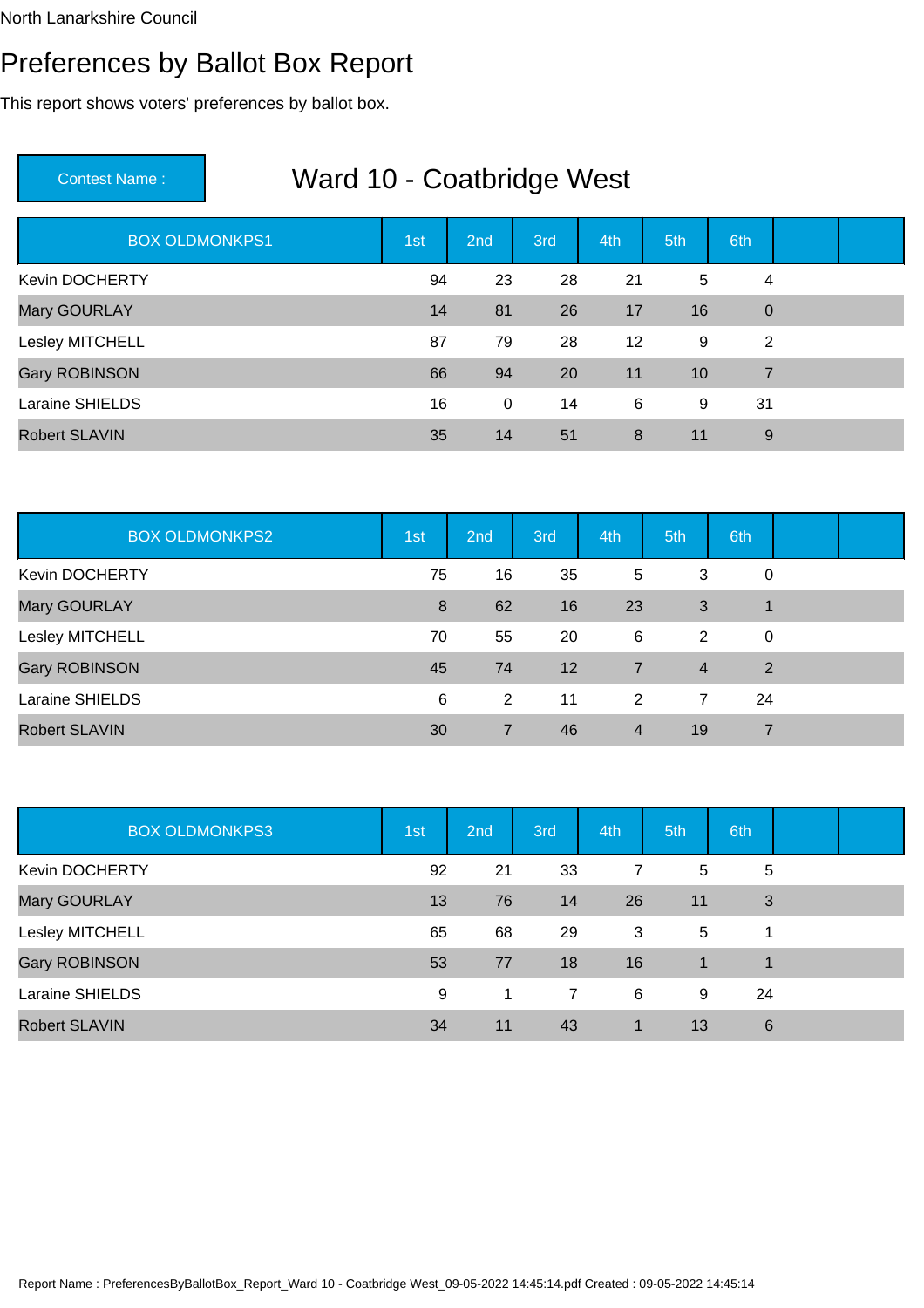### Preferences by Ballot Box Report

This report shows voters' preferences by ballot box.

| <b>BOX STMARYSCB1</b> | 1st            | 2nd | 3rd | 4th | 5th            | 6th            |  |
|-----------------------|----------------|-----|-----|-----|----------------|----------------|--|
| Kevin DOCHERTY        | 68             | 17  | 20  | 21  | 5              |                |  |
| Mary GOURLAY          | 22             | 56  | 16  | 19  | 11             | $\overline{0}$ |  |
| Lesley MITCHELL       | 102            | 26  | 12  | 5   | 2              | 1              |  |
| <b>Gary ROBINSON</b>  | 16             | 99  | 8   | 9   | $\overline{4}$ | 2              |  |
| Laraine SHIELDS       | 5              | 3   | 9   | 2   | 9              | 18             |  |
| <b>Robert SLAVIN</b>  | $\overline{2}$ | 1   | 34  | 2   | 8              | 11             |  |

| <b>BOX STMARYSCB2</b> | 1st | 2nd            | 3rd | 4th         | 5th | 6th         |  |
|-----------------------|-----|----------------|-----|-------------|-----|-------------|--|
| Kevin DOCHERTY        | 61  | 40             | 18  | 24          | 2   |             |  |
| Mary GOURLAY          | 30  | 56             | 34  | 15          | 10  | $\mathbf 0$ |  |
| Lesley MITCHELL       | 86  | 28             | 22  | 9           | 8   | $\mathbf 0$ |  |
| Gary ROBINSON         | 23  | 76             | 14  | 12          | 6   | 7           |  |
| Laraine SHIELDS       | 9   | $\overline{2}$ | 17  | $\mathbf 0$ | 7   | 38          |  |
| <b>Robert SLAVIN</b>  | 6   | 3              | 30  | 8           | 25  | 11          |  |

| PVLCWW2, PVLCWW6, PV07 | 1st | 2nd | 3rd | 4th | 5th            | 6th |  |
|------------------------|-----|-----|-----|-----|----------------|-----|--|
| <b>Kevin DOCHERTY</b>  | 87  | 33  | 25  | 21  | 4              | 2   |  |
| Mary GOURLAY           | 28  | 83  | 29  | 15  | 11             |     |  |
| Lesley MITCHELL        | 68  | 48  | 19  | 4   | 5              | 1   |  |
| <b>Gary ROBINSON</b>   | 40  | 64  | 9   | 14  | $\overline{7}$ | 2   |  |
| Laraine SHIELDS        | 21  | 0   | 23  | 2   | 13             | 27  |  |
| <b>Robert SLAVIN</b>   | 8   | 6   | 40  | 5   | 11             | 12  |  |